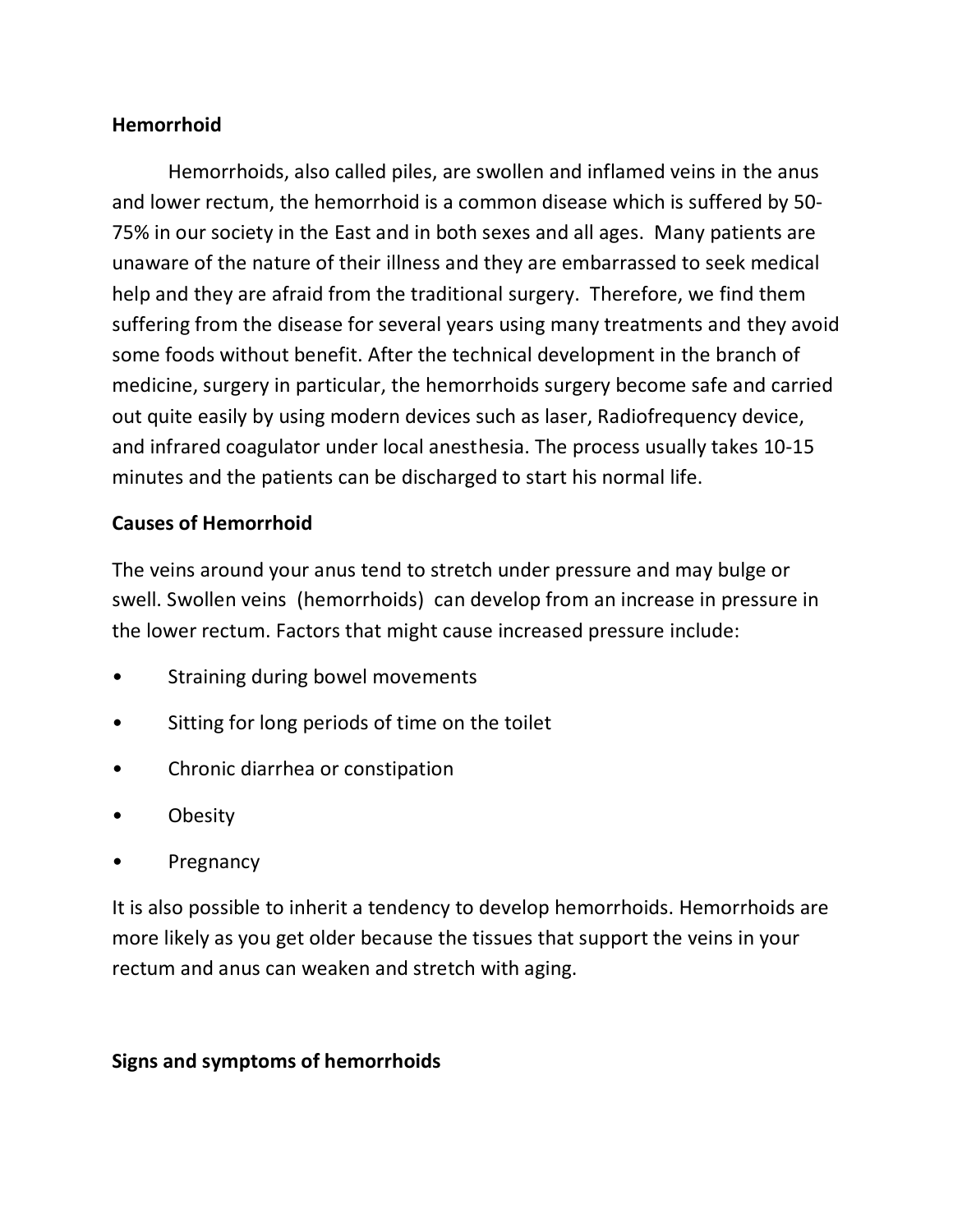Painless bleeding during bowel movements  $-$  you might notice small amounts of bright red blood on your toilet tissue or in the toilet bowl

- Itching or irritation in your anal region
- Pain or discomfort
- Swelling around your anus
- A lump near your anus, which may be sensitive or painful
- Leakage of feces

## **Types of hemorrhoids:**

Hemorrhoid symptoms usually depend on the location. Internal hemorrhoids lie inside the rectum. You usually cannot see or feel these hemorrhoids, and they usually do not cause discomfort. But straining or irritation when passing stool can damage a hemorrhoids delicate surface and cause it to bleed. Occasionally, straining can push an internal hemorrhoid through the anal opening. This is known as a protruding or prolapsed hemorrhoid and can cause pain and irritation. There are four types of internal hemorrhoids depending on their size and the possibility of going out with defecation, which are: the first internal-only, the second comes out with the stool and return spontaneously & graduated, the third one come out with defecation & you need to push them back for relive, and the fourth are usually obstructed & strangulated it needs surgical interference.

External hemorrhoids are under the skin around your anus. When irritated, external hemorrhoids can itch or bleed. Sometimes blood may pool in an external hemorrhoid and form a clot (thrombus), resulting in severe pain, swelling and inflammation.

### **Prevention**

The best way to prevent hemorrhoids is to keep your stools soft, so they pass easily. To prevent hemorrhoids and reduce symptoms of hemorrhoids, follow these tips:

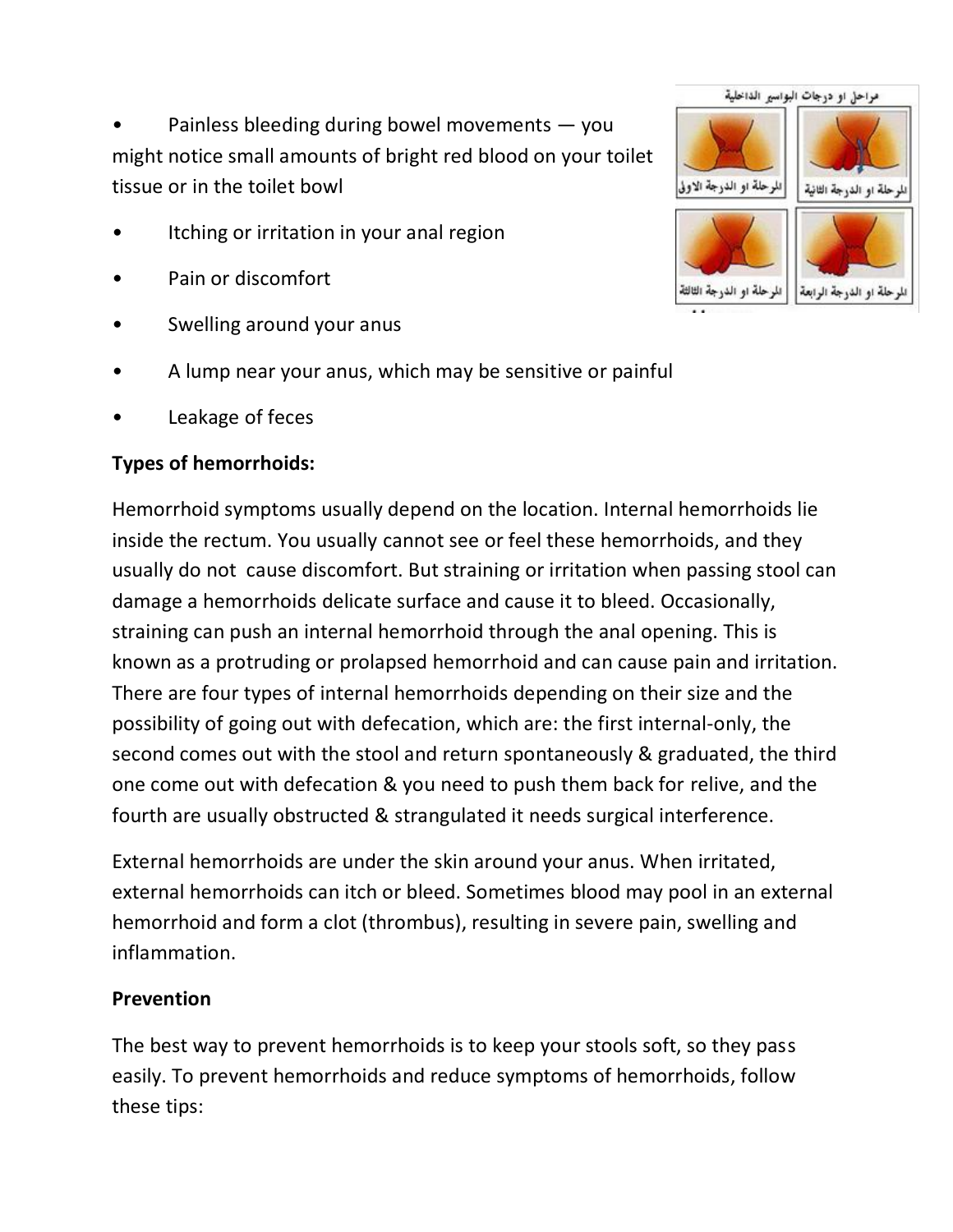• Eat high-fiber foods. Eat more fruits, vegetables and whole grains. Doing so softens the stool and increases its bulk, which will help you avoid the straining that can cause hemorrhoids or worsen symptoms from existing hemorrhoids. Add fiber to your diet slowly to avoid problems with gas.

• Drink plenty of fluids. Drink six to eight glasses of water and other liquids (not alcohol) each day to help keep stools soft.

• Consider fiber supplements. Most people do not get enough of the recommended amount of fiber  $-20$  to 35 grams a day  $-$  in their diet. Studies have shown that over-the-counter fiber supplements, such as Metamucil and Citrucel, improve overall symptoms and bleeding from hemorrhoids. These products help keep stools soft and regular. If you use fiber supplements, be sure to drink at least eight glasses of water or other fluids every day. Otherwise, the supplements can cause constipation or make constipation worse.

• Do not strain. Straining and holding your breath when trying to pass a stool creates greater pressure in the veins in the lower rectum.

• Go as soon as you feel the urge. If you wait to pass a bowel movement and the urge goes away, your stool could become dry and be harder to pass.

• Exercise. Stay active to help prevent constipation and to reduce pressure on veins, which can occur with long periods of standing or sitting. Exercise can also help you lose excess weight that may be contributing to your hemorrhoids.

• Avoid long periods of standing or sitting. Sitting too long, particularly on the toilet, can increase the pressure on the veins in the anus.

# **Advantages of new technologies to treat hemorrhoids:**

.

The use of modern technology has a great impact in the accuracy and safety of operations as well as reducing the pain during and after the procedure with minimal complications. The patient does not need strict preparations prior the